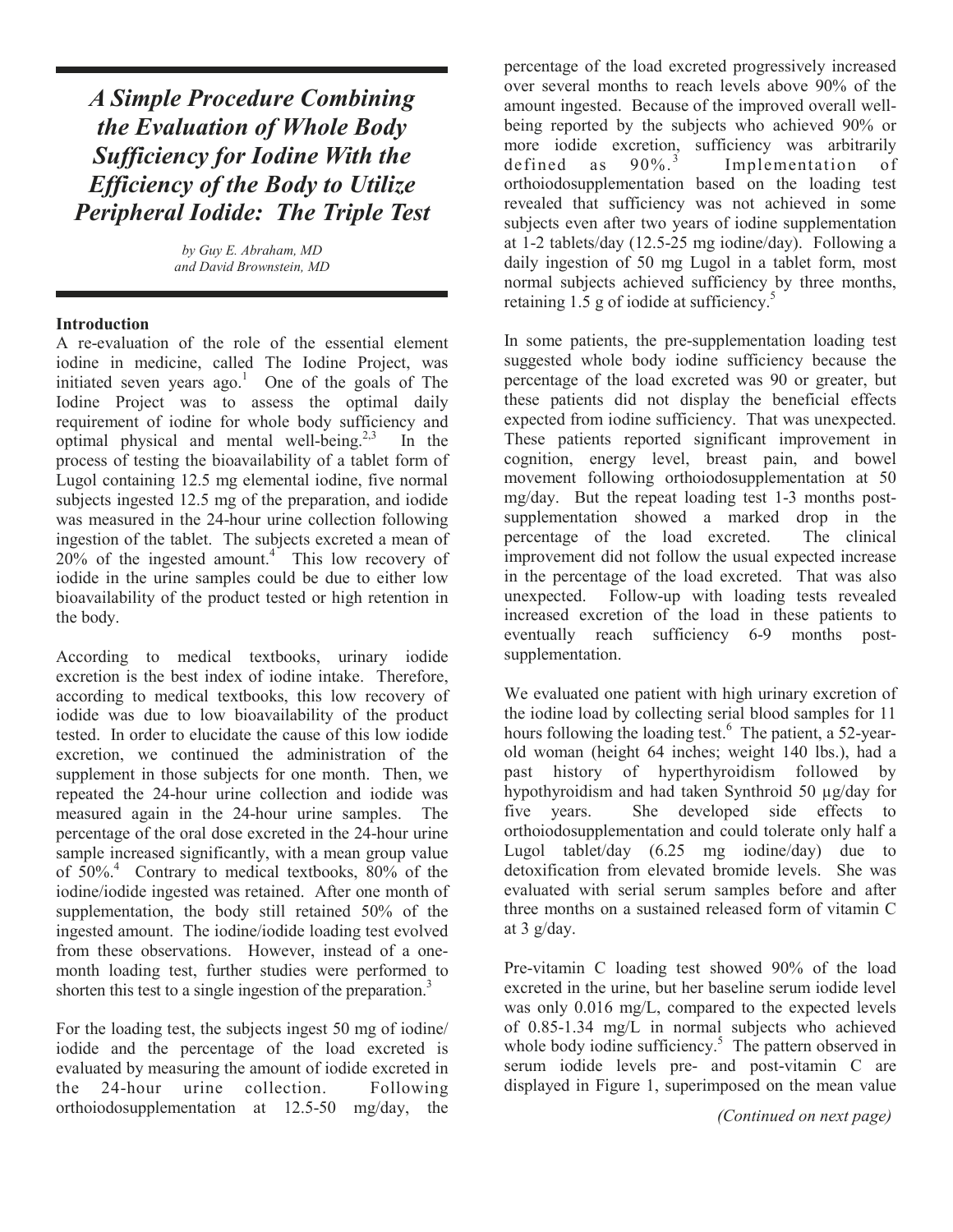

The patient with the iodide transport defect excreted 90% of the iodine load, but her basal serum inorganic iodide level was very low — 0.016 mg/L. This pattern suggests a defect in the iodine retention mechanism. Following three months of intervention with sustained-release vitamin C at 3  $g/day$ , she excreted 49.2% of the iodine load, and the baseline serum level was 0.42 mg/L, evidence of improved function of the iodine cellular transport me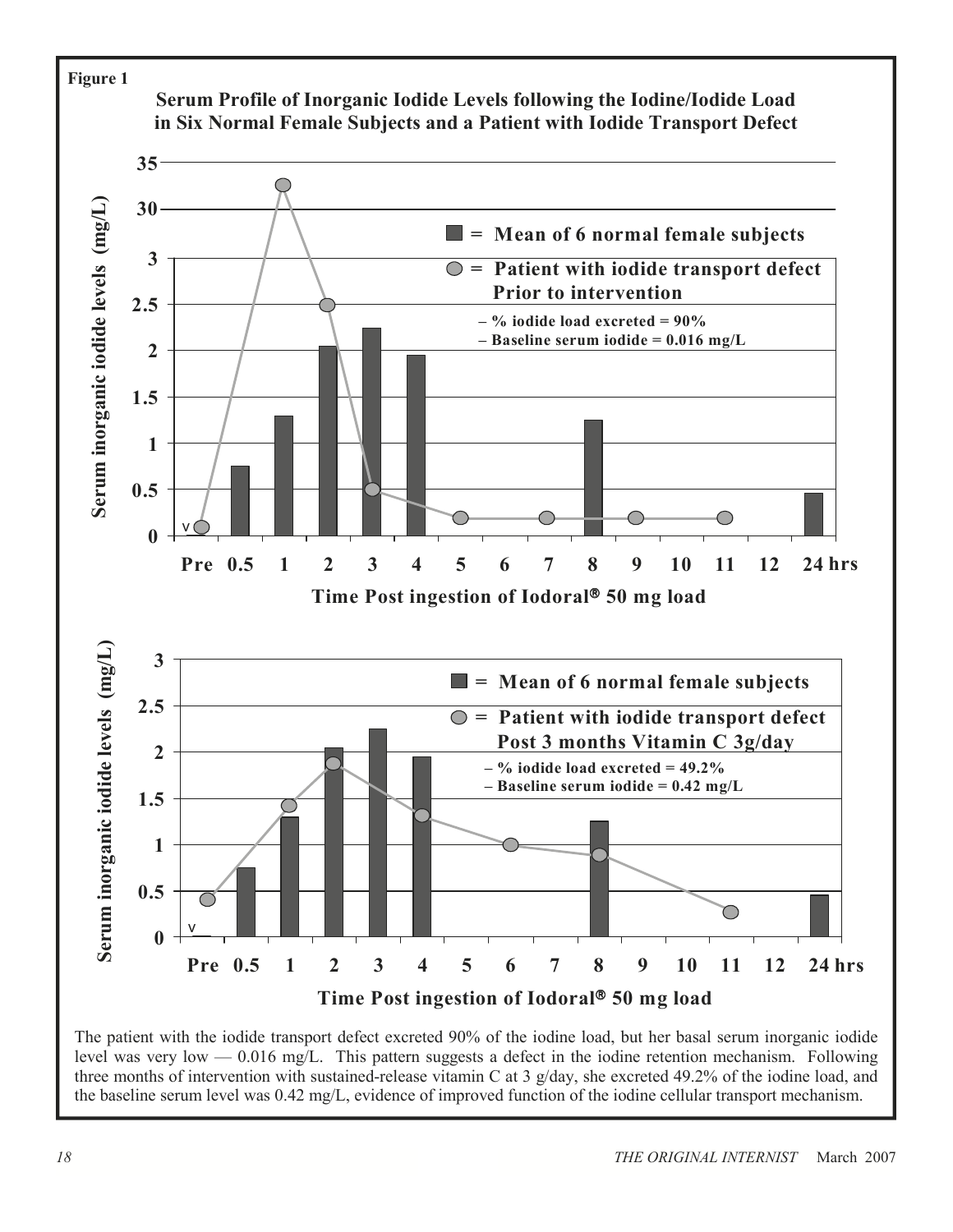observed in six normal women.

Prior to intervention with vitamin C, the sharp peak of serum iodide at 32 mg/L at one hour post-load followed by a rapid drop suggests that the gastrointestinal absorption of iodine was very efficient, but she was unable to transfer efficiently the serum iodide into the target cells. Following three months on vitamin C, the same test was repeated. The data revealed a normal profile of serum inorganic iodide levels. Her baseline serum inorganic iodide increased from 0.016 mg/L to 0.42 mg/L, and she retained 50% of the iodine load (49.2% recovered in 24-hour urine collection), compared to 10% of the load prior to supplementation with vitamin C.

To our knowledge, this was the first case report of a patient with evidence of a very defective retention mechanism for iodine who was studied with serial serum iodide levels prior to and following intervention. A combination of orthoiodosupplementation in amounts of iodine the patients could tolerate and administration of the antioxidant vitamin C via the oral route improved the performance of the iodine retention mechanism. Repair of a defective iodine cellular transport mechanism following orthoiodosupplementation combined with a complete nutritional program may explain our observation that in some cases a repeat loading test three months after orthoiodosupplementation resulted in a decreased percentage of the load excreted instead of the expected increase, even though the patients felt better on orthoiodosupplementation.

The milder forms of iodine retention inefficiency, either due to inefficient cellular uptake of peripheral iodide or inefficient utilization of intracellular iodide, will probably be overlooked until a more refined procedure is worked out to assess accurately the efficiency of the iodine transport and utilization mechanisms. Obviously, serial serum measurement of iodide would not be practical on a routine basis to evaluate patients with high percentage of the iodine load excreted prior to supplementation. A simple test was needed for the combined assessment of whole body sufficiency for iodine with the assessment of the efficiency of the body to utilize peripheral iodide.

#### Uptake and Utilization of Peripheral Iodide

The essential element iodine is present in every organ and tissue of the human body, not just the thyroid gland.<sup>7</sup> Several cells beside the thyrocyte concentrate peripheral iodide against a gradient. So far the list of these iodide concentrating cells besides the thyrocyte has increased to include: white blood cells, salivary and lacrimal glands,

ciliary body of the eye, renal cortex, the pancreas, the liver, gastric, small, and large intestinal mucosa, nasopharynx, choroid plexus, skin, adrenal cortex, mammary gland, placenta, uterus, and ovary.<sup>8</sup> In the target cells studied, the mechanism used to concentrate peripheral iodide involved an energy-dependant transport of one atom of iodide sandwiched between two atoms of sodium across the cell membrane.

Recently, a second mechanism for cellular transport of iodine has been reported by several investigators in the thyroid, mammary gland, and renal cortex, namely a chloride/iodide transporter identified as pendrin.<sup>8</sup> The iodine transporter, pendrin, was speculated to function at the apical membrane of the cell. Rodriguez, et  $al$ ,<sup>9</sup>, identified a third human protein, homologous to NIS at the apical membrane of the human thyrocyte. This new protein does not catalyze the accumulation of iodide like NIS, but mediates its passive transfer. It was designated as human Apical Iodide Transporter (hAIT).

Among target cells for iodide uptake and utilization, the predominant research has focused on the thyrocyte. In the thyrocyte, the sodium/iodide symporter (NIS) is located in the basolateral membrane. The peripheral iodide enters the thyrocyte via the symporter in the basal membrane and crosses the thyrocyte as iodide to exit the thyrocyte via the apical membrane transporter just prior to oxidation and organification (Figure 2).

Iodide must bind to a site called the halide symporter binding site before cellular uptake. Other substances compete with iodide for these binding sites. These competing substances are called goitrogens, because they sometimes cause goiter by creating a relative iodide deficiency in the thyroid gland. These substances interfere also with iodide transport and utilization in several organs besides the thyroid gland and a better term would be iodide transport inhibitors and iodide utilization inhibitors instead of goitrogens, depending on whether the inhibition is at the cell membrane transport system or at intracellular sites of iodide oxidation and utilization (Table 1).

#### The Saliva/Serum Iodide Ratio

The salivary glands use a mechanism similar to the thyroid gland to concentrate peripheral iodide with subsequent oxidation and organification of iodide. Although the salivary glands can incorporate iodine in thyrosine to form mono- and di-iodothyrosine, they cannot couple iodinated thyrosine to form thyroid hormones.<sup>12</sup>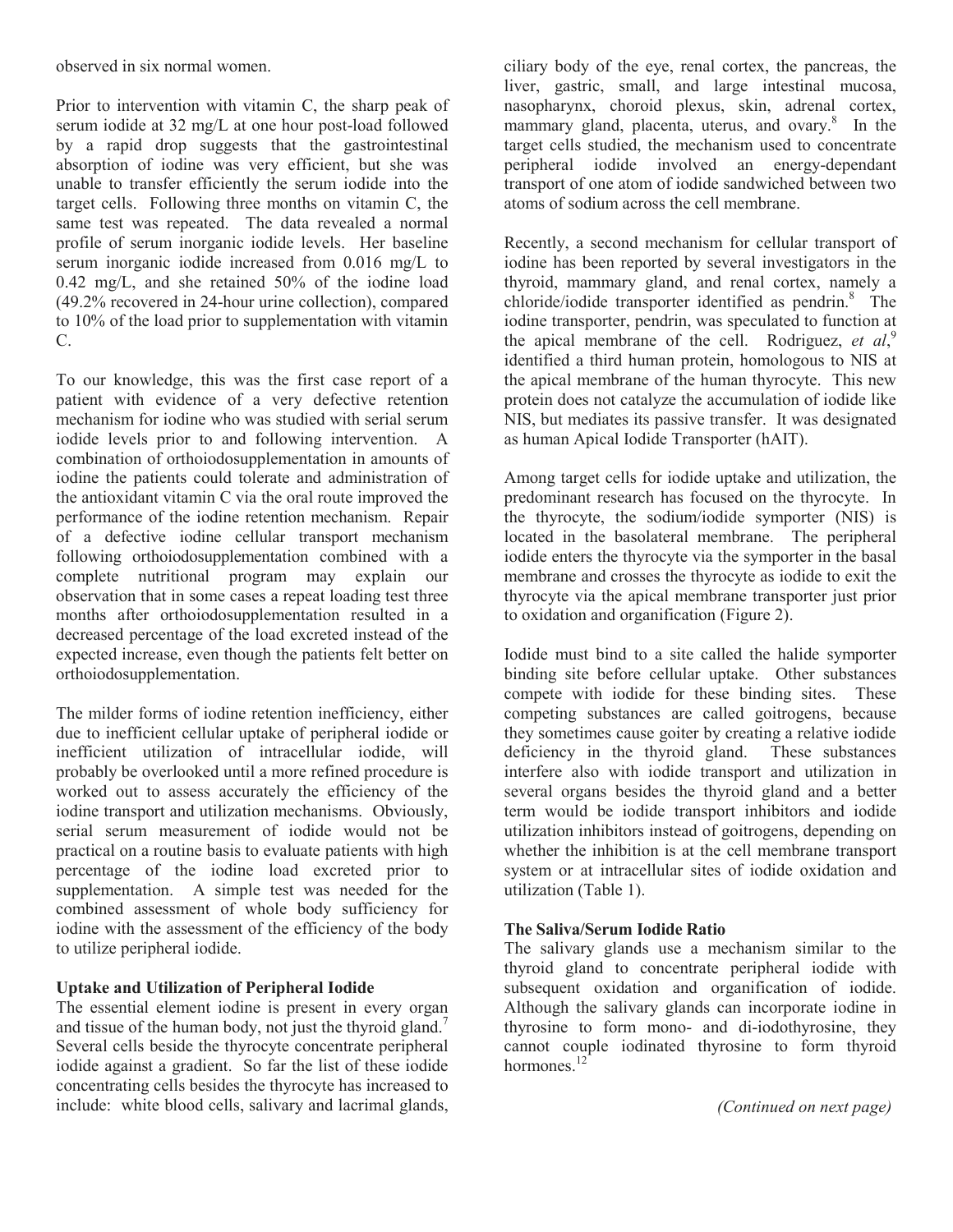

The saliva/serum iodide ratio measures the ability of the salivary glands to concentrate peripheral iodide. The assumption made is that the sal/ser ratio of iodide is an index of iodide uptake by target cells throughout the whole body.

The saliva radioiodide/serum radioiodide ratio is used in neonates with elevated TSH and low thyroid hormones in order to confirm a congenital iodide symporter defect $13$ 

The procedure involves injecting radioactive iodide in the neonate and measuring the ratio of radioactivity between saliva and serum. According to Viljder and Vulsma, a ratio >10 is considered normal; 3-10, borderline; and <3 is considered abnormal.

Stable iodide instead of radioactive iodide to assess the efficiency of the iodide transport system has not been previously reported because of technical difficulties in measuring low levels of iodine in biological fluids. Measurement of stable inorganic iodide in serum and saliva under standardized conditions seems the ideal procedure for fine tuning the assessment of iodide transport efficiency, and it is the least invasive way to assess response of the symporter function following intervention. This approach would obviate the need to expose the patient to radioactive iodide. A ratio near unity would indicate a severe defect/damage/inhibition of the symporter function.

We previously reported a procedure to measure saliva and serum inorganic iodide 24 hours following ingestion of 50 mg of iodine in the form of Lugol tablets. $8$  The normal range of saliva/serum ratios was 28-74 with a mean of 44.2±12.7 in 14 normal subjects. Low saliva/ serum ratios were observed in breast cancer patients with high serum bromide levels. Orthoiodosupplementation at 50-100 mg/day resulted in decreased serum bromide and increased saliva/serum ratio.

In some patients with autoimmune thyroiditis and hypothyroidism, an unexpectedly high saliva/serum iodide ratio was observed (>74) concomitant with a high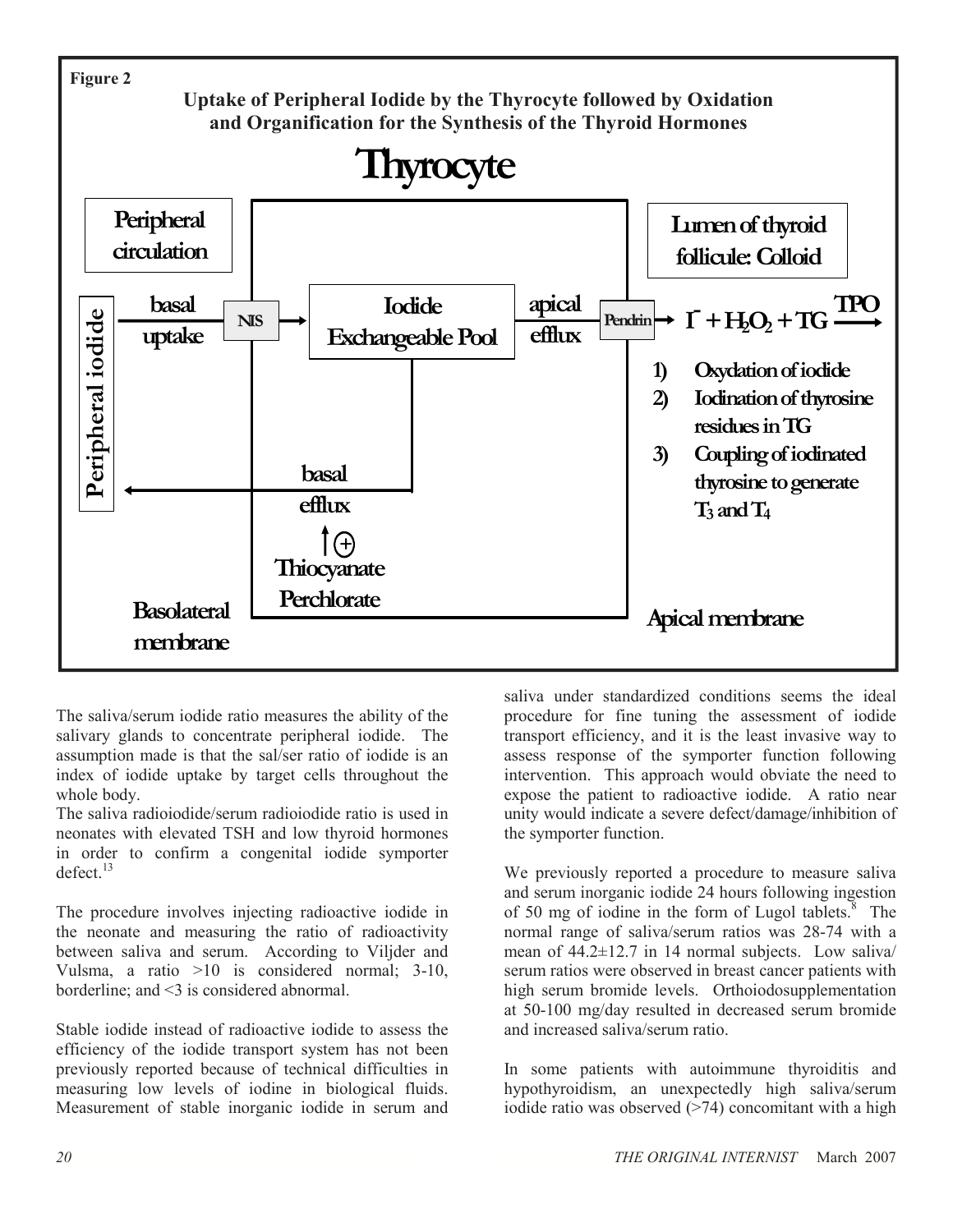pre-supplementation excretion of the iodine/iodide load.<sup>14</sup> The only explanation would be a normal The only explanation would be a normal transport but deficient oxidation and organification of iodide resulting in an increased exchangeable pool of iodide.

Currently, the procedure used to assess organification defect of the thyroid gland, called the thiocyanate or perchlorate discharge test, is to give the patient radioiodide followed a few hours later by an oral dose of 1 g potassium thiocyanate or 1 g of potassium The percentage of radioactivity in the thyroid is measured before and after iodide is discharged by thiocyanate or perchlorate.<sup>10,11</sup> Thiocyanate and perchlorate not only block the uptake of iodide by the thyroid gland but also cause a discharge of the inorganic iodide present in the thyroid. Under normal conditions, symported iodide is quickly organified and the amount of radioactive iodide discharged following thiocyanate and perchlorate is insignificant. When there is a blockage of organification of iodide, the percentage of radioiodide discharged from the thyroid gland is usually greater than 50% due to an increase in the exchangeable pool of iodine.

### The Triple Test

The expected levels and ratios of serum iodide and of the inorganic and protein bound forms of saliva iodine in patients with deficient uptake and/or utilization of iodide are displayed in Table 2. In the case of inefficient symport of iodide inside the cell, but with normal oxidation and organification of the symported iodide, the expected results displayed in Table 2 under Subsection A would apply. In the case of normal symport of iodide with inefficient oxidation and organification, the results displayed in Subsection B would apply. In the case of inefficiency of both symport and utilization of iodide, the results displayed in Subsection C would apply.

The advantages of the Triple Test procedure over the currently used thiocyanate<sup>10</sup> and perchlorate<sup>11</sup> discharge test to identify organification defect is that the Triple Test will obviate the need to inject radioiodide into the patient followed by administration of these iodine uptake inhibitors. Also, as displayed in Table 2, the radioiodide discharge test would be normal in patients with a combined inefficiency of uptake and utilization of iodide and also in patients with inefficient symport and normal organification, whereas the Triple Test could identify patients with these defects.

The Triple Test involves the collection of urine for 24 hours following ingestion of 50 mg of elemental iodine in the form of Lugol tablets. At the end of the 24-hour

period, serum and saliva samples are collected. Inorganic iodide is measured in the 24-hour urine collection, in the serum, and in the saliva samples by the ion-selective electrode procedure as previously described.<sup>13</sup> The saliva sample is processed further for the measurement of total iodine, both inorganic and protein bound iodine.

## Collection of Urine Sample

Discard the first morning urine of Day 1. Take four tablets of Iodoral<sup>®</sup> 12.5 mg with a glass of water. Collect all urine samples for 24 hours following ingestion of the loading dose. Include the first morning urine on Day 2.

At the end of the 24-hour collection, shake the 3-liter bottle well. Measure the volume of urine in the 3-liter bottle by looking at markings on side of bottle, and pour 1-2 ounces into a 2-ounce plastic bottle. Two plastic 2 ounce bottles should be supplied in case the 24-hour urine volume is greater than 3 L. Have the patient return the other empty 2-ounce bottle with your package, if the total volume is 3 L or less.

If the 3-liter bottle is full before the end of the collection, the same 3-liter bottle can be used to continue collection after measuring the total volume. Measure the volume of urine in the 3-liter bottle by looking at markings on the side of bottle. Pour 1-2 ounces of urine in the 2 ounce plastic bottle. Write the name, date, and volume of urine on the 2-ounce bottle. Write on the label, "Part 1 of 2 collections." Then discard the urine in 3-liter bottle. Use the same 3-liter bottle to continue collection. At the end of 24-hour collection, measure the volume of the urine again. Pour 1-2 ounces of urine into the second 2-ounce plastic bottle. Write the name, date, and volume of urine on the 2-ounce bottle. Write on the label, "Part 2 of 2 collections. When the patient's information form is completed, under *total volume*, write: "Collected in 2 parts, both sample bottles enclosed."

The concentration of iodide in the 24-hour urine collection will be the sum of both values obtained in the two specimens. Please note that in this case, two measurements will be performed instead of one to compute the percentage of the load excreted. For example, if you measure 6 mg/L in Part 1 with a volume of 3 L, and you measure 4 mg/L in Part 2 with a volume 1.5 L. The computation of the total amount of iodide excreted is:

Part 
$$
1 = 6
$$
 mg/L  $\times$  3 L = 18 mg  
Part 2 = 4 mg/L  $\times$  1.5 L = 6 mg  
Total = 24 mg

(Continued on next page)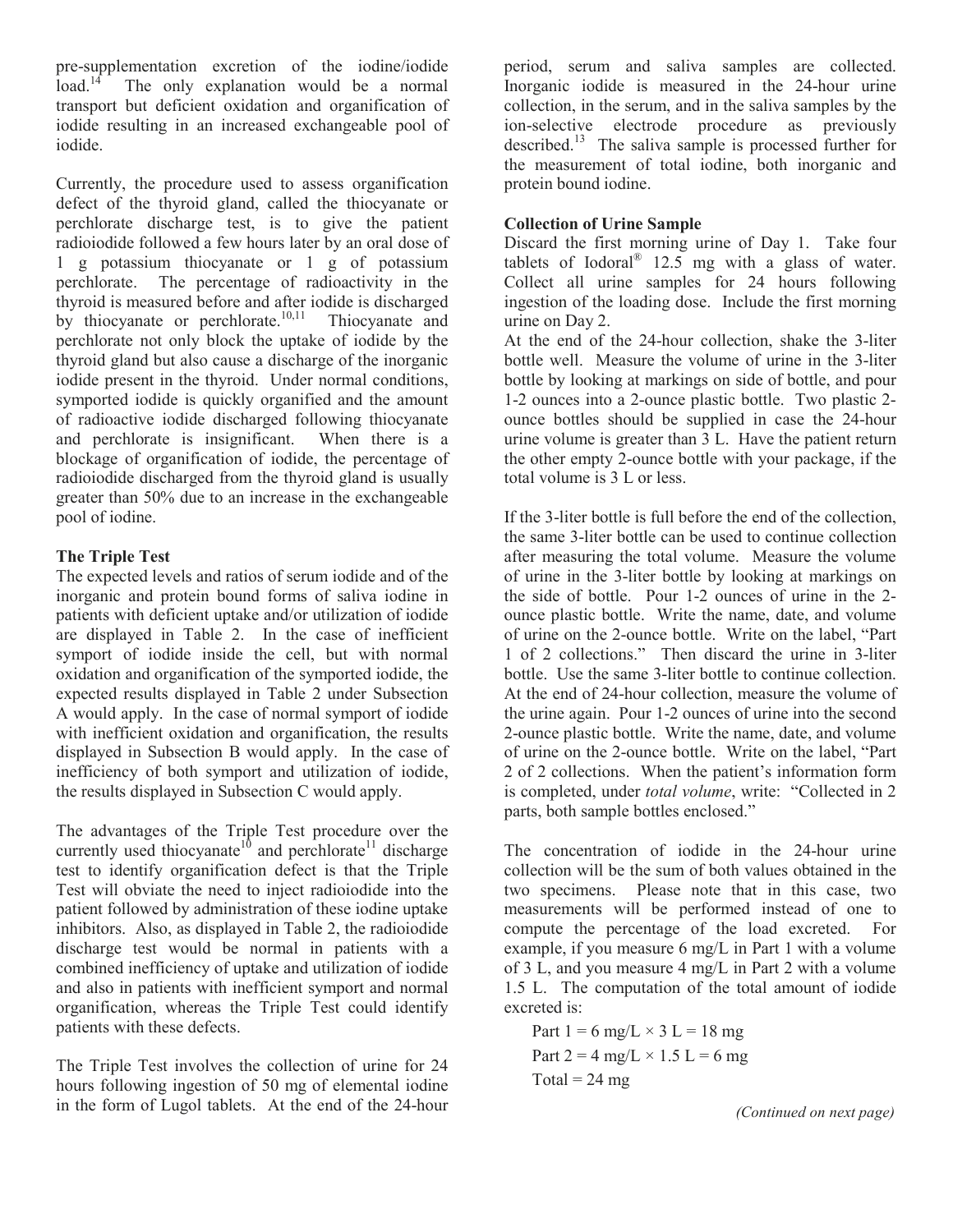

Percent excreted  $= 48\%$ .

The food grade coloring FD&C Green #3 is added at a concentration of 1 ml of a 1% solution per liter of urine. It is used for its antiseptic properties and also as a marker for spent chromatography cartridges.<sup>6</sup> Sodium azide at a final concentration of 0.01% is usually the antiseptic used during collection of urine samples. $23$ FD&C Green #3 and sodium azide can both be used for maximum inhibition of mold and bacteria. The combined addition of FD&C Green #3 and sodium azide is used routinely for urine, serum, and saliva samples in our R&D Lab. An aqueous solution containing 15% sodium azide and 1% FD&C Green #3 is added to urine samples at one drop/ounce and to serum and saliva samples at 1 drop per 5-8 ml.

### Serum Collection

Plasma contains fibrinogen which may coagulate and impair the flow of eluate through the cartridges during chromatographic separation of the halides. This causes an increased pressure in the cartridges which results in a distortion of the elution profile. For this reason, serum samples are recommended. After venipuncture and collection of 10-15 ml of whole blood in red top tubes without separator gel, let the blood clot and retract. Centrifuge the clotted blood. Decant 5-8 ml of serum in plastic tubes containing one drop of an aqueous solution containing 15% sodium azide and 1% FD&C #3.

### Saliva Collection

After rinsing the mouth with water two to three times to

remove any food particles, collection of saliva for a total volume of 5-8 ml can be done passively by letting it flow through a straw into a test tube or by spitting into a container with a wide opening. One drop of an aqueous solution containing 15% sodium azide and 1% FD&C Green #3 is added to the collecting vial. Xylitol and citric acid which increase saliva flow may be used in patients who cannot produce enough saliva within 5-10 minutes. Centrifuge saliva to remove coagulated mucus which interferes with the chromatographic separation of the halides. The biological fluids are stable for up to one week at room temperature when collected in containers with sodium azide and FD&C Green #3. However, it is best to freeze the samples if they are not processed within 48 hours of collection.

#### **Comments**

Combining the percentage of the iodine load excreted in the 24-hour urine collection with the measurements of serum and saliva inorganic iodide 24 hours post-load gives an assessment of iodine sufficiency of the whole body and also efficiency of the cellular uptake and utilization of peripheral iodide.

The iodide-selective electrode used in our laboratory is specific for inorganic iodide, and therefore, will not measure protein-bound iodine. The ICP-MS procedure measures total iodine and could be used to compute organic iodine by subtracting the amount of iodine measured by ICP-MS from the level measured by the ion-selective electrode procedure. Measuring proteinbound iodine (PBI) in saliva can also be performed directly by the appropriate technique. The value obtained by ICP-MS should be equal to the sum of the value obtained by the ion-selective electrode procedure and the value obtained by the PBI measurement.

We are currently collecting samples from normal subjects and patients with various clinical conditions in order to standardize the normal range of organic/total iodine ratio and to correlate these levels with clinical response following nutritional intervention in patients with abnormal ratios.

### About the Author

Guy E. Abraham, MD, is a former Professor of Obstetrics, Gynecology, and Endocrinology at the UCLA School of Medicine. Some 35 years ago, he pioneered the development of assays to measure minute quantities of steroid hormones in biological fluids. He has been honored as follows: General Diagnostic Award from the Canadian Association of Clinical Chemists, 1974; the Medaille d'Honneur from the University of Liege,